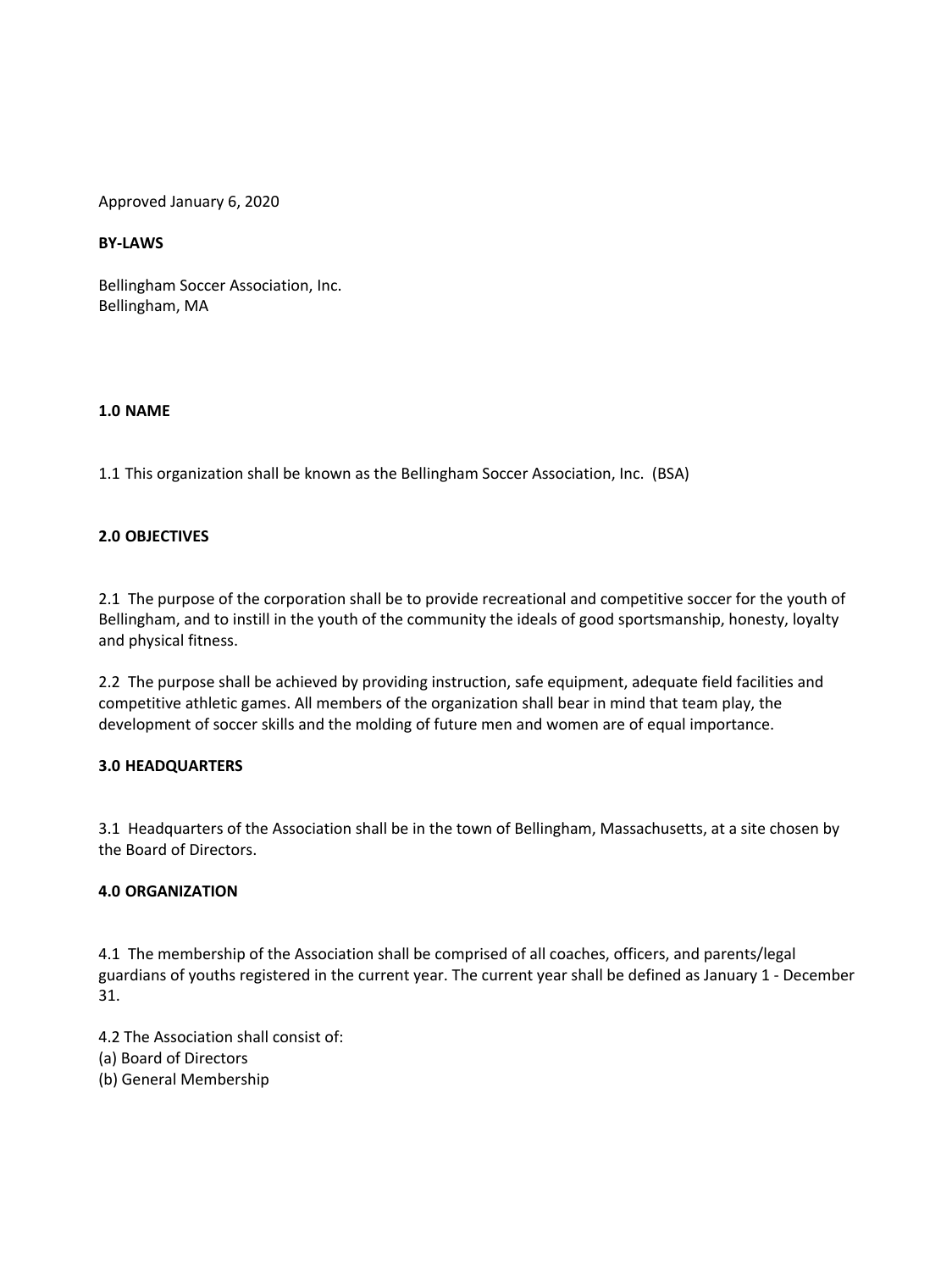4.3 The activities of the Association shall be directed by the Board of Directors, elected by the entire membership. All elected board members have one (1) vote at Board and General meetings. The Board shall be comprised of:

Elected positions: a) President b) Vice-President c) Secretary d) Treasurer e) Referee Coordinator f) Equipment Manager g) Field & Field Schedule Coordinator h) Registration Coordinator i) Instructional Program Director j) Girls In-Town Program Director k) Boys In-Town Program Director l) Travel Program Director m) Coaching and Player Development Director n) Fundraiser o) Marketing Coordinator

## **League Officer Roles and Responsibilities:**

4.4 **President** - Shall officially preside at all meetings, shall be the official representative of the Bellingham Soccer Association; shall be authorized to sign checks; shall represent or appoint a representative to attend external meetings of interest or pertaining to the Association; shall appoint chairpersons to all committees deemed necessary to the operation; shall be ex-officio on all committees with vote; shall see that all rules, policies and principles of the Association are understood and observed. Appointments are subject to Board approval.

4.5 **Vice-President** - Shall assume the chair of President in his/her absence, or for the remainder of the term if the office is vacated for any reason. The Vice-president shall be responsible for maintenance and upkeep of the Association's database format approved by the Board of Directors. The Vice President is also responsible for upkeep of the Association's rules and guidelines book. Works as a liaison between Registration Coordinator, Treasurer and President to ensure that all registrations are processed appropriately, and that all outstanding balances are managed in a secure & timely fashion.

4.6 **Secretary** - Shall attend to all correspondence, keep records, keep detailed minutes of all meetings, notify Board members of upcoming meetings, issue notices announcing General and Special Meetings, maintain source file of Association By-Laws, and shall keep an up to date list of all Board members.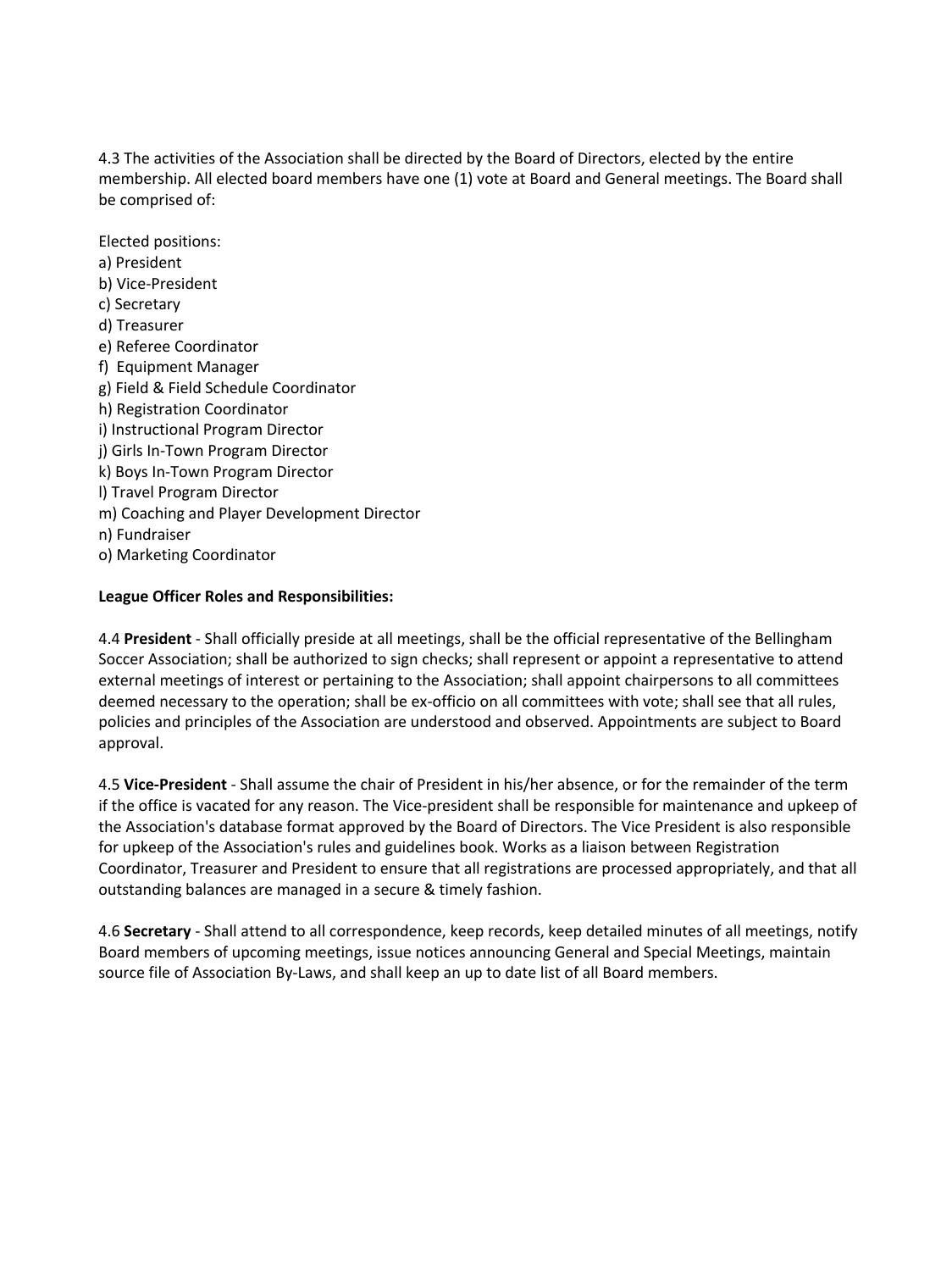4.7 **Treasurer** - Shall be responsible for the organization's finances, shall sign checks, dispense organizational funds, as provided by the Board of Directors, and keep accounting records; shall provide treasurer's report at each regularly scheduled meeting of the Board of Directors and General Membership Meetings. The Treasurer shall be responsible for the administration and compilation of the Association's database disc each season.

## **Non-League Director Roles and Responsibilities:**

## 4.8 **Referee Coordinator** - Shall be responsible for:

- Training of unlicensed referees
- Keeping the Bellingham-based referees up-to-date with the rules of play associated with each age or level
- Recruitment of referees
- Scheduling of all referees within the Association
- All communications with referees; and the evaluation of performance of such.
- Preparation of Monthly Reports for the Monthly Meeting

### 4.9 **Equipment Manager** - Shall be responsible for:

- Maintaining equipment and the orderliness and security of the equipment storage areas
- Assessing new and current equipment quality
- Ordering of needed equipment and supplies
- Provision & recovery of needed supplies to the coaching staff
- Keeping of an updated inventory of all equipment owned or used by the Association.
- Preparation of Monthly Reports for the Monthly Meeting

### 4.10 **Field & Field Schedule Coordinator** - Shall be responsible for:

- Coordination and design of field layouts
- Lining of fields and management of field painting services
- Obtaining of necessary permits for use of such fields
- Scheduling of fields for games and practice times
- Determination of a field's safety, readiness and playability for practices and games and communicating such to the BSA Leadership and Coaches.
- Preparation of Monthly Reports for the Monthly Meeting

### 4.11 **Registration Coordinator** - Shall be responsible for:

- Registrations and the associated forms and web content.
- obtaining permits necessary to hold registrations. Further responsibilities include:
- Accounts receivable
- The format and hosting of Registrations.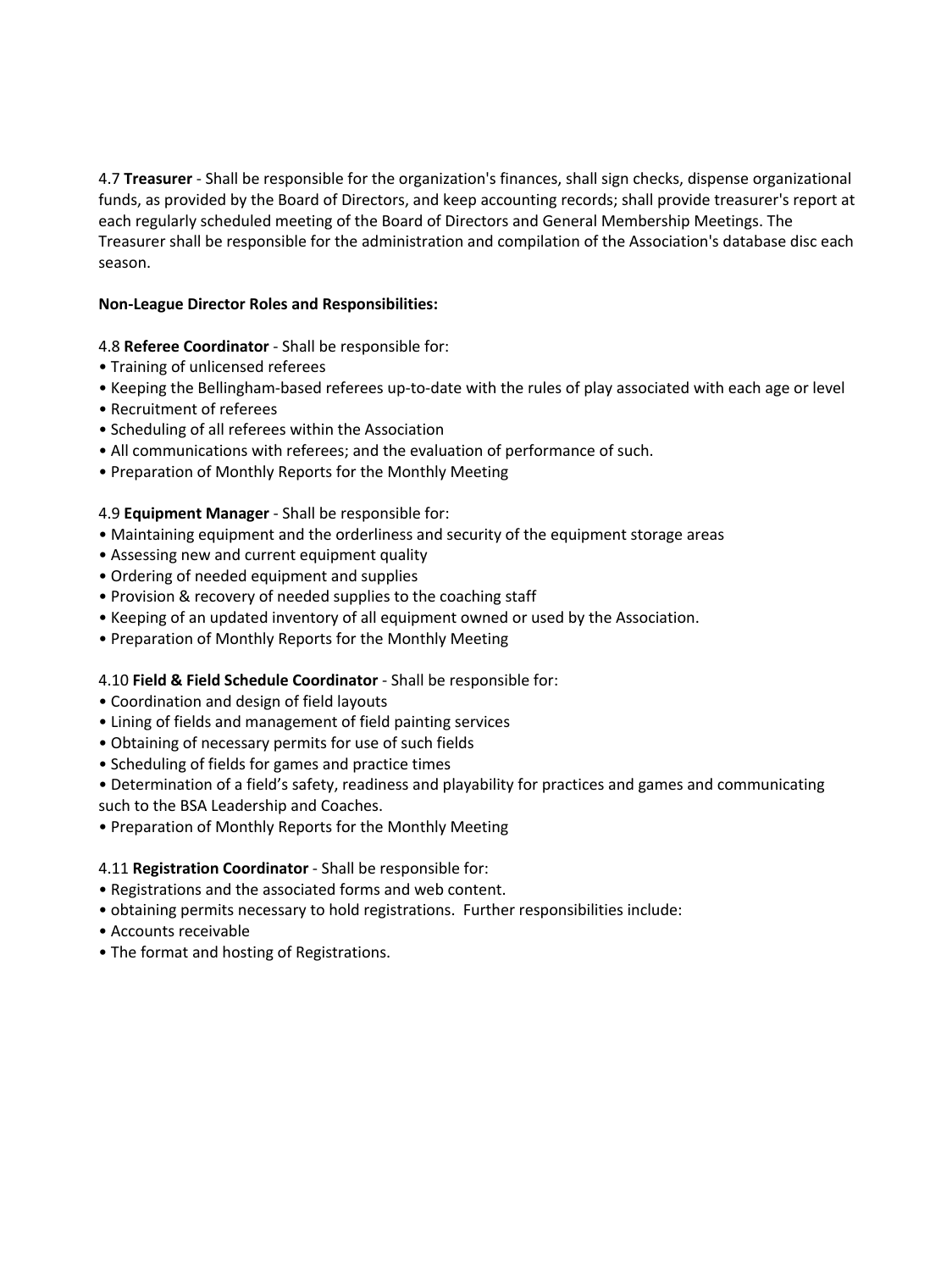• Coordination of notifications for upcoming registrations to players/parents, schools, news agencies and similar (example notifications may include flyers/postcards, or electronic.)

- Distribution of necessary database data to BSA members in a timely manner.
- Collecting/Tracking of both paper/online registrations.
- Continuous improvement of BSA's digital registration processes.
- Management and submittal of Registration database to MYS.
- Maintenance of the registration database
- Preparation of Monthly Reports for the Monthly Meeting

## **League Program Directors: Roles and Responsibilities:**

### 4.12 **Instructional Program Director** - Shall be responsible for:

- Recruiting, recommending and supervising all coaches within the Instructional Program.
- Establishing teams set playing and practice schedules.
- Working with the Equipment Manager and Field Coordinator for equipment and field procurement.

• Investigating, evaluating and recommending programs to BSA for the improvement of the Instructional Program Coaches and Players.

• Preparation of Monthly Reports for the Monthly Meeting

## 4.13 **In-Town Program Directors** - Shall be responsible for:

- Recruiting, recommending and supervising all coaches within the In-Town program.
- Establishing teams and setting playing and practice schedules.
- Working with the Equipment Manager and Field Coordinator for equipment and field procurement.

• Investigating, evaluating and recommending programs to BSA for the improvement of the In-Town Program Coaches and Players.

• Scheduling and Managing travel team meetings with coaches when needed such as to update them on all rule changes or other BSA or BAYS associated information.

• Preparation of Monthly Reports for the Monthly Meeting

### 4.14 **Travel Program Director** - Shall be responsible for:

- Handling registrations and data for all teams in BAYS,
- Managing the follow-up work for all Bays rosters; handle any changes of players, coaches, etc.; update within time guidelines,
- Scheduling and Managing travel team meetings with coaches when needed such as to update them on all rule changes or other BSA or BAYS-associated information.
- Coordination of travel tryouts by setting dates, scheduling fields, securing evaluators, evaluation scorecards, and publishing results.
- Preparation of Monthly Reports for the Monthly Meeting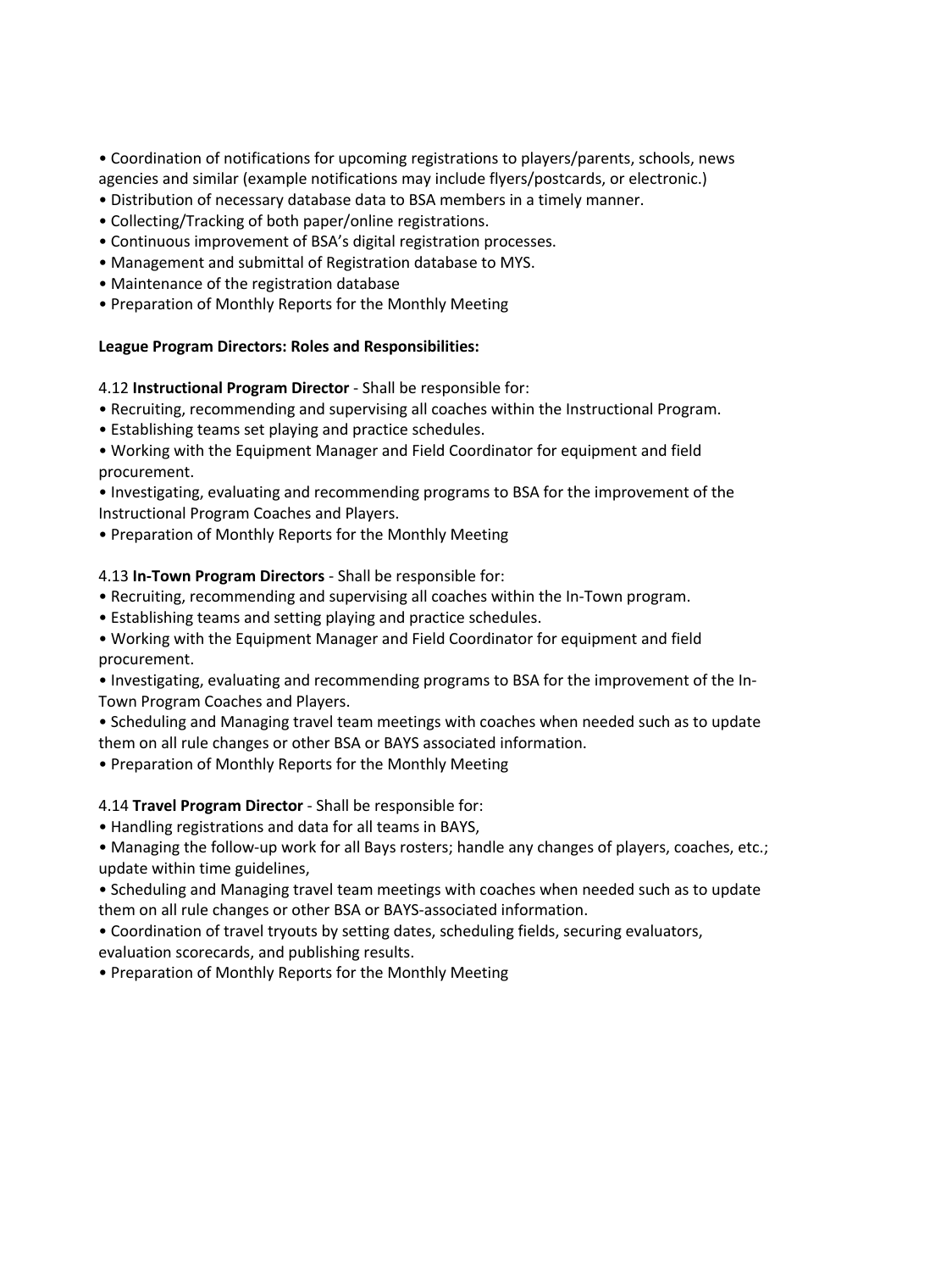## 4.15 **Coaching and Player Development Director** - Shall be responsible for:

- Training of the Associations' coaches
- Upkeep of an updated file of what training courses and/or licenses each coach has attained.
- Tracking CORI status of all coaches, assistant coaches and board members.

• Securing CORI information including driver's license photo copies and any additional requirements based on Massachusetts laws and MYS.

- Tracking and Submits CORI's to MYS
- Working with directors to identify and help select the best coaches.
- Is responsible for arranging for clinics and training for players at all levels.
- Coordinating summer camp arrangements.

• Preference to be given to applicants that possess or demonstrate plan to obtain a USSF "E" cert or equivalent within 1st 3 months of appointment

• Preparation of Monthly Reports for the Monthly Meeting

### **Appointed Positions: Roles and Responsibilities:**

### 4.16 **Fundraising Coordinator** – Shall be responsible for:

• Designing, evaluating and coordinating fundraising for BSA operations and special approved activities.

### 4.17 **Marketing Coordinator** – Shall be responsible for:

• program promotion; sourcing program photography & video for use in promoting the program; writing articles for local news resources; coordinating BSA Facebook and social media marketing presence; representing BSA at appropriate events both in-town and out; drafting plan for increasing program visibility; and creating a BSA Marketing calendar and its' maintenance.

### 4.18 **Standing Committees**:

a) **Audit Committee** - Shall be chaired by the Vice-president and two (2) other association members (not Board Members) selected by the Vice-president and approved by a majority of the Board of Directors.

b**) Protest Committee** - Shall be chaired by the Program Director, a second member of the Board and an Association member appointed by the President and approved by a majority of the Board of Directors. This Committee has the primary purpose to review any protest by an Association coach prior to submission to the protest Board of any league to which this Association belongs. The Protest Committee shall present its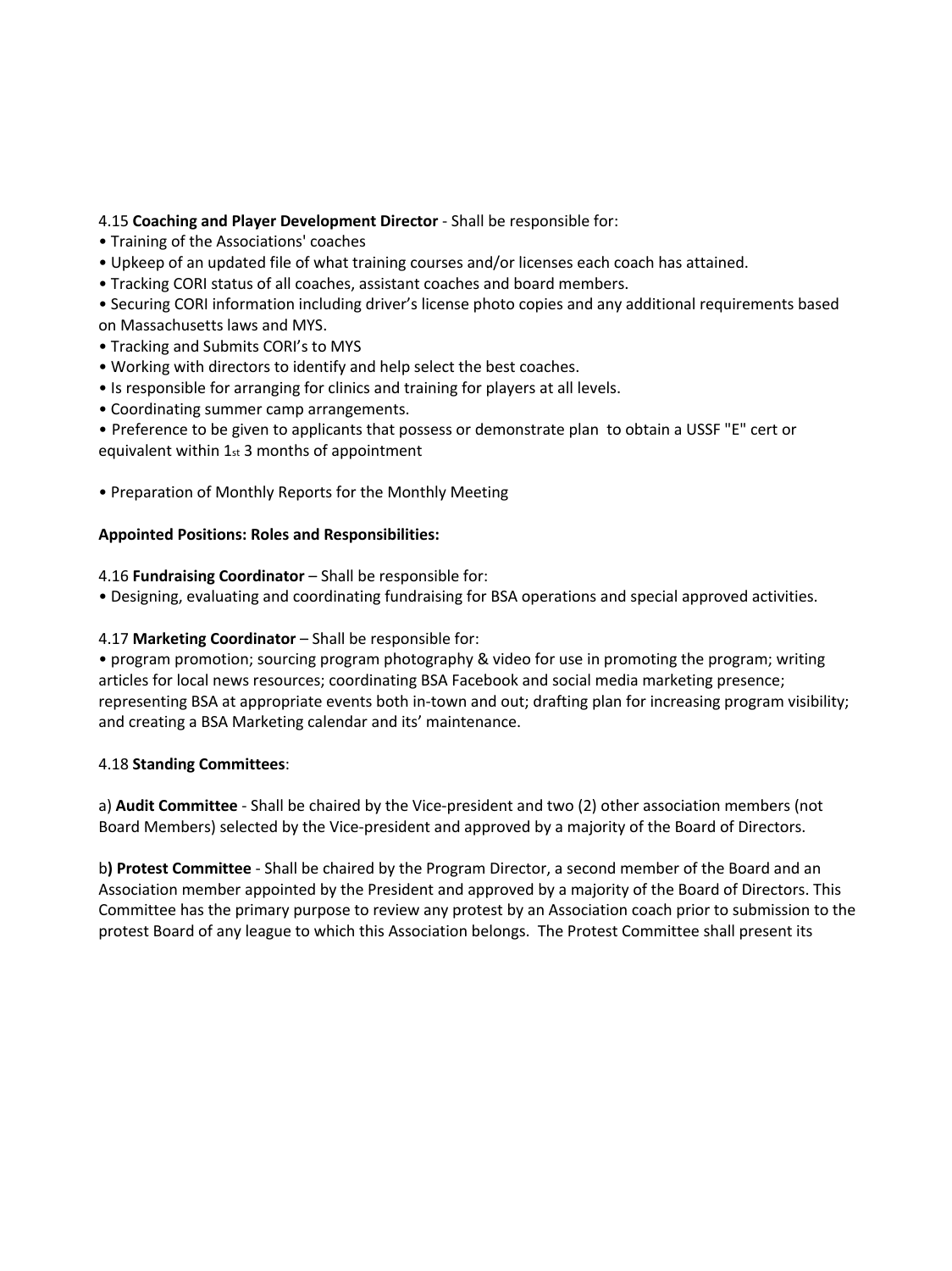evaluation to the Board with any dissenting remark also given. The coach that presented the original protest should also be present to give his/her viewpoint.

c) Disciplinary Committee - Shall be chaired by the Program Director of the program, a second member of the Board of Directors and the President of the Association.

## **5.0 MEETINGS**

5.1 There shall be at least three meetings of the General Membership each year and at least six meetings of the Board of Directors.

5.2 Special meetings of members or of the Board shall be called by the President or by the Secretary at the request of at least three Board members. Such meetings shall be held within seven days of such request.

5.3 At all General Meetings, for the purpose of amendments or changes to the bylaws, each member shall be entitled to one vote.

5.4 At the Annual Meeting, for the purpose of electing officers, all members shall be entitled to one vote.

5.5 The three General Meetings regularly scheduled are:

a) The Annual General Meeting on the first Monday in November.

b) The General Meeting on the first Monday of the month preceding the start of the spring season.

c) The General Meeting on the first Monday of the month preceding the start of the fall season.

d) Special meetings may be called by the Board, as necessary or indicated in section 5.2.

5.6 All members of the Association shall be eligible for any elected or appointed position and are eligible for re-election.

5.7 A quorum for all meetings of the General Membership shall be five people.

5.8 Order of Business at all meetings of the General Membership shall be as follows:

- a) Minutes of previous meeting
- b) Treasurer's Report
- c) Old Business
- d) New Business
- e) Adjournment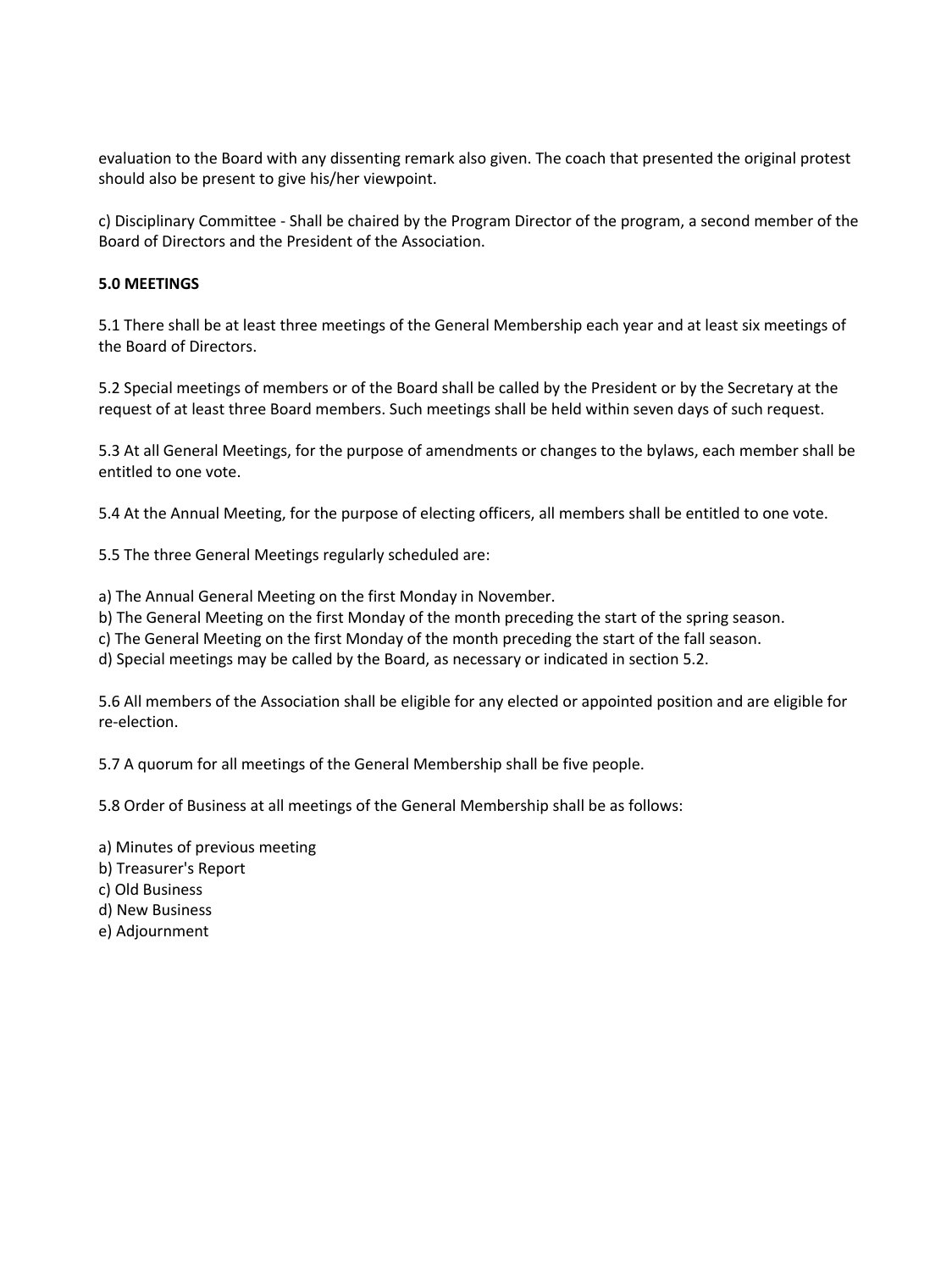### **6.0 ELECTIONS**

6.1 The Annual General Meeting will be on the first Monday in November.

6.2 At the Annual General Meeting, nominations will be open to all members. Nominations will be accepted from the floor.

6.3 The Board of Directors will be elected by a majority of the General Membership present and voting at the Annual General Meeting.

6.4 The Board of Directors will be elected for a one year term and are eligible for re-election.

6.5 The Board of Directors shall assume their offices December 1st and shall remain in office until November 30th of the following year or until replaced.

## **7.0 BOARD OF DIRECTORS**

7.1 All matters of policy including appropriations shall be decided by a simple majority of those Board members present and voting, five (5) members constituting a quorum for a Board Meeting.

7.2 Final approval of all activities of the Association rests with the Board of Directors. The Board will be responsible for setting policies and procedures of the Association and for the overseeing all activities of the Association.

7.3 The Board of Directors shall be empowered to set registration fees to raise funds by other means as necessary to conduct the Association's business.

7.4 The Board of Directors shall make and amend such rules as necessary to govern the actions of its officials and the activities of soccer leagues formed by the Association, as well as establish Rules of Play for the Association Leagues.

7.5 The Board of Directors shall organize and conduct soccer teams and leagues to play in competition within the Association or in such other competition as deemed to be in the best interest of the youth of Bellingham.

7.6 Each member of the Board may make appointments as necessary to carry out designated responsibilities, except that all such appointments to positions in the Association shall be subject to approval by a majority vote of the remaining Board members.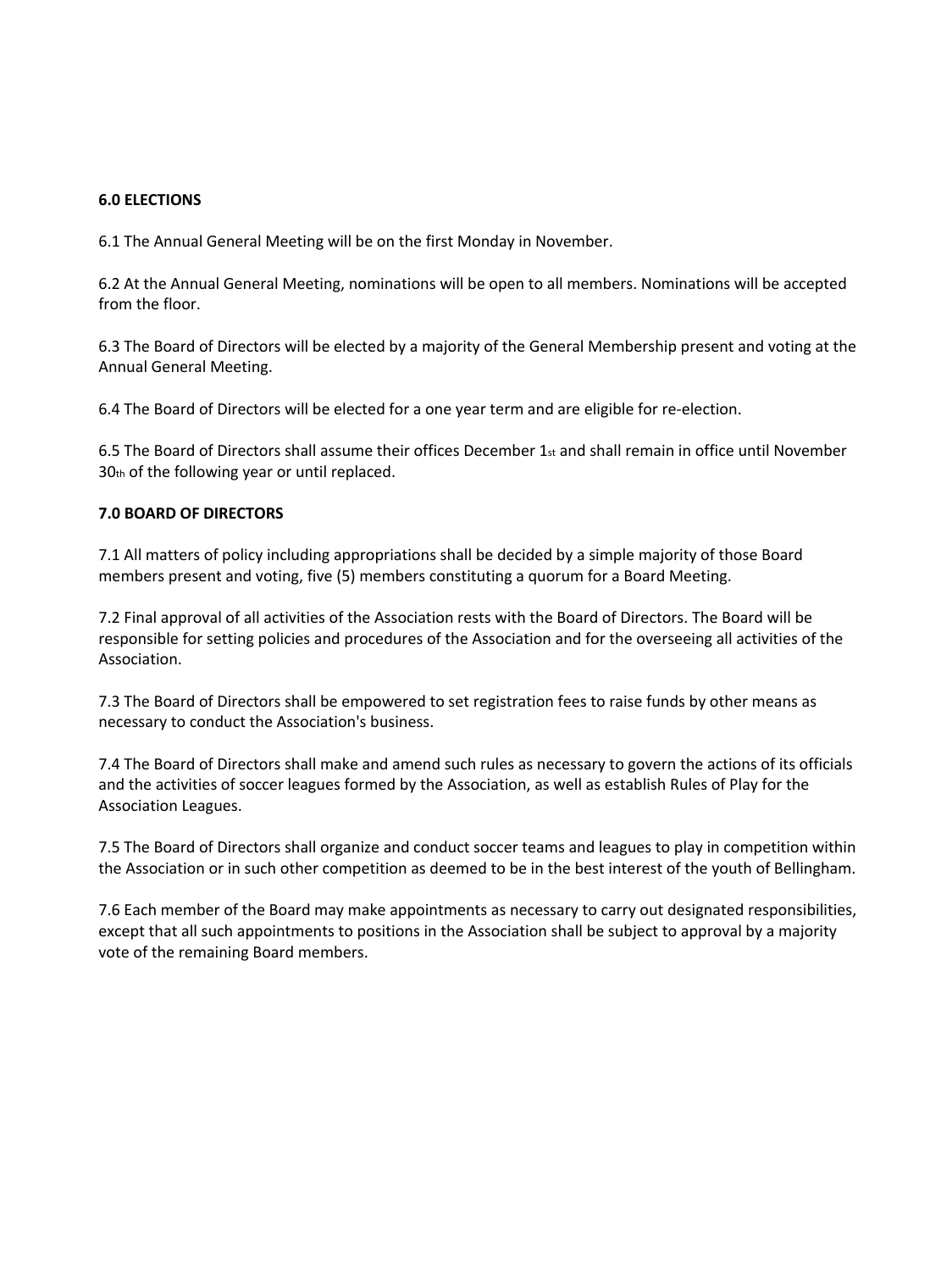7.7 Should any member of the Board of Directors (excluding the President), for any reason, be unable to fulfill his/her duties, the President shall appoint a replacement for the remainder of the term of office, subject to the approval by a majority vote of the remaining Board members.

7.8 A member of the Board of Directors can be removed from office by a majority vote of eligible members present and voting at a meeting of the General Membership called for that specific purpose.

7.9 Should the President be unable for any reason, to fulfill the duties of that office, succession will fall to the Vice-president. Failing this, the Senior In-town Program Director will succeed to the presidency.

7.10 Any member of the Association may have any item put on the agenda of the next Board of Directors meeting by submitting a written request to the secretary or President 72 hours prior to scheduled meetings of the Board.

## **8.0 COACHES, REFEREES, PLAYERS AND/OR MEMBERS OF THE BOARD OF DIRECTORS**

8.1 Coaches shall be recommended by the Program Directors and approved by the Board of Directors and shall be subject to its direction and control in matters involving the policies of the Association.

All coaches are strongly encouraged to obtain an age/grade group coaching certification approved by MYS/USSF, equivalent to the age group they will be coaching.

8.2 Referees shall be recommended by the Referee Coordinator and approved by the Board of Directors, other than referees assigned by other leagues, shall be subject to its direction and control in matters involving the policies of the Association.

8.3 Upon substantial evidence of the misconduct of any coach, referee, or player, a Disciplinary Committee (as noted in 4.14 (c) of these by-laws) shall advise the individual(s) by written or verbal notice of possible disciplinary action at the earliest opportunity. The individual(s) that receive notice shall have the opportunity to appear before the Disciplinary Committee no later than five days after receiving this notice. The Committee shall have the authority to recommend the exoneration, reprimand, suspension, or expulsion of the individual right to further participation as a coach, referee, player, appointed officer or member of the Board of Directors shall be by a two-thirds vote, by written ballot, following a hearing at which the individual shall have a right to be present. All minutes of these meetings shall be classified as "confidential" thus will not be read at general meetings except at the written request of the affected individual(s).

8.4 The decision of the Board of Directors shall be binding and written cause for suspension or expulsion must be given by the Board of Directors to the individual.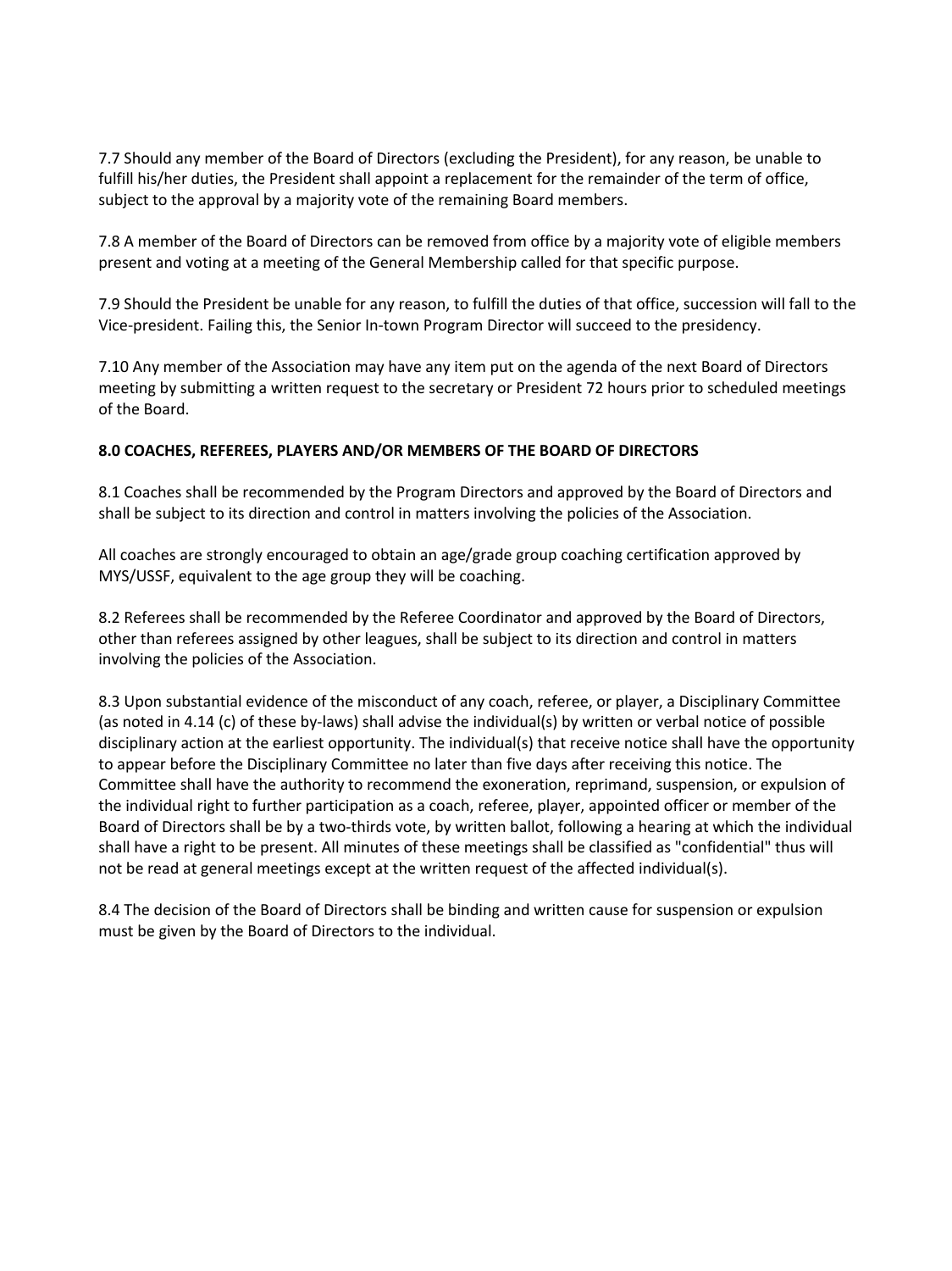8.5 Cause for suspension or expulsion shall include:

a) Drinking of alcoholic beverages at practices and/or games

b) Foul or abusive language

c) Playing with the intent to injure another

d) Recurring acts of violence and such other unbecoming conduct as the Board deems to be in the best interest of the Association.

8.6 Members of the BSA Board & Officers shall be provided no-charge registration fees for their children during the period of their active performance and membership on the BSA Board. This shall be provided for as long as BSA maintains the fiscal viability to do so.

## **9.0 GROUPINGS**

9.1 For the purposes of establishing travel teams, the age guidelines established and posted by BAYS shall be utilized. BSA reserves the right to combine age groups or team groups as necessary to provide the best collective experience to all BSA players. The combining of age groups (if necessary) shall be determined on a season by season basis and determined after final registration numbers are available.

9.2 For the purpose of establishing travel teams, the following criteria will be considered:

a. Players must have a completed registration form in the possession of the Association prior to the cutoff date determined by the Board.

b. Players on the fall travel team are automatically placed on the Spring Travel team as long as 9.2 (a) is complied with.

c. Players must attend a tryout (unless excused by doctor) to be eligible for any open positions on the team. If excused, consideration will be given by the Board at the next meeting.

d. The maximum number of players will be decided by the league team size limit and by the number of available qualified players, but not to exceed the maximum.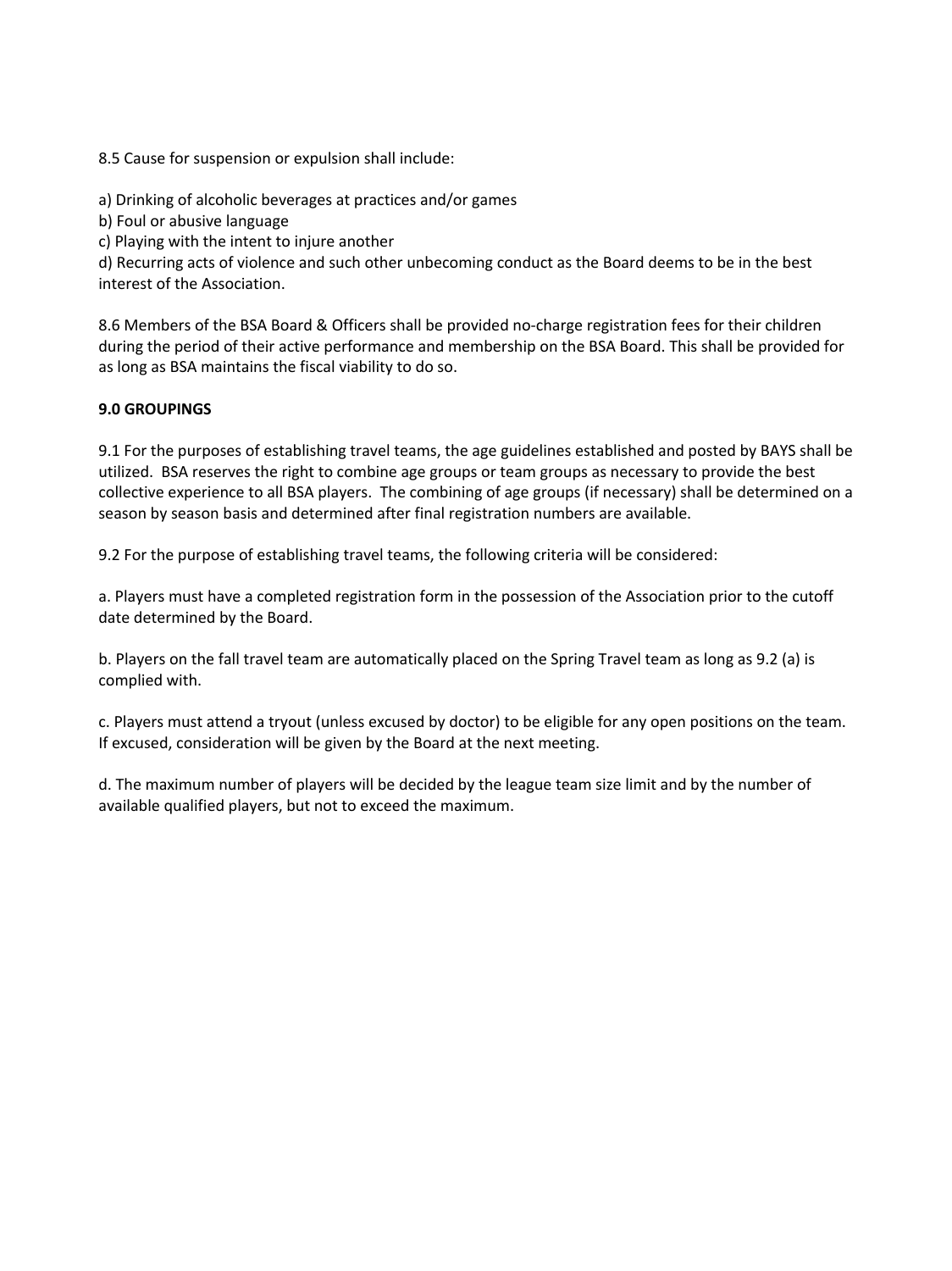9.3 For the purpose of clarifying "Playing-Up Rules: Travel playing up above their BAYS age group," the following criteria will be considered.

a. The goal is all children will play with their appropriate grade and age group if an age appropriate team exists.

b. Every effort will be made to keep younger players in their age group each fall as teams are formed.

c. Greater flexibility will be offered to a younger child with a birth date (prior to 9/1) so they can play with their grade if an opportunity exists and that child can compete at that level.

d. Playing up should not deny an opportunity for an age appropriate child.

e. There are situations that may necessitate a child or children required by the travel program to play up to complete a team.

f. All children requesting or needing to play up will need the travel director's recommendation and board approval to do so.

9.4 For the purposes of establishing instructional and in-town teams, the following age guidelines will be established and cannot be altered without the approval of the Board of Directors by a majority vote of all members present and voting. Players must have completed a registration form in the possession of the Association prior to the cutoff date determined by the Board.

a) Instructional:

Fall Season: At least 5 by December 1st in the year of the Fall season Under 7 on October 1st in the year of the Fall season

Spring season: At least 5 by June 1st in the year of the Spring season Under 7 on June 1st in the year of the Spring season

b) In-Town:

Fall season: At least 7 by September 30th in the year of the Fall season Under 11 on August 1st in the year of the Fall season

JR -> 6.7yrs-8yrs old U7/U8 (plays 4v4 no keepers) SR -> 8yrs-10yrs old U10 (plays 5v5 with keepers)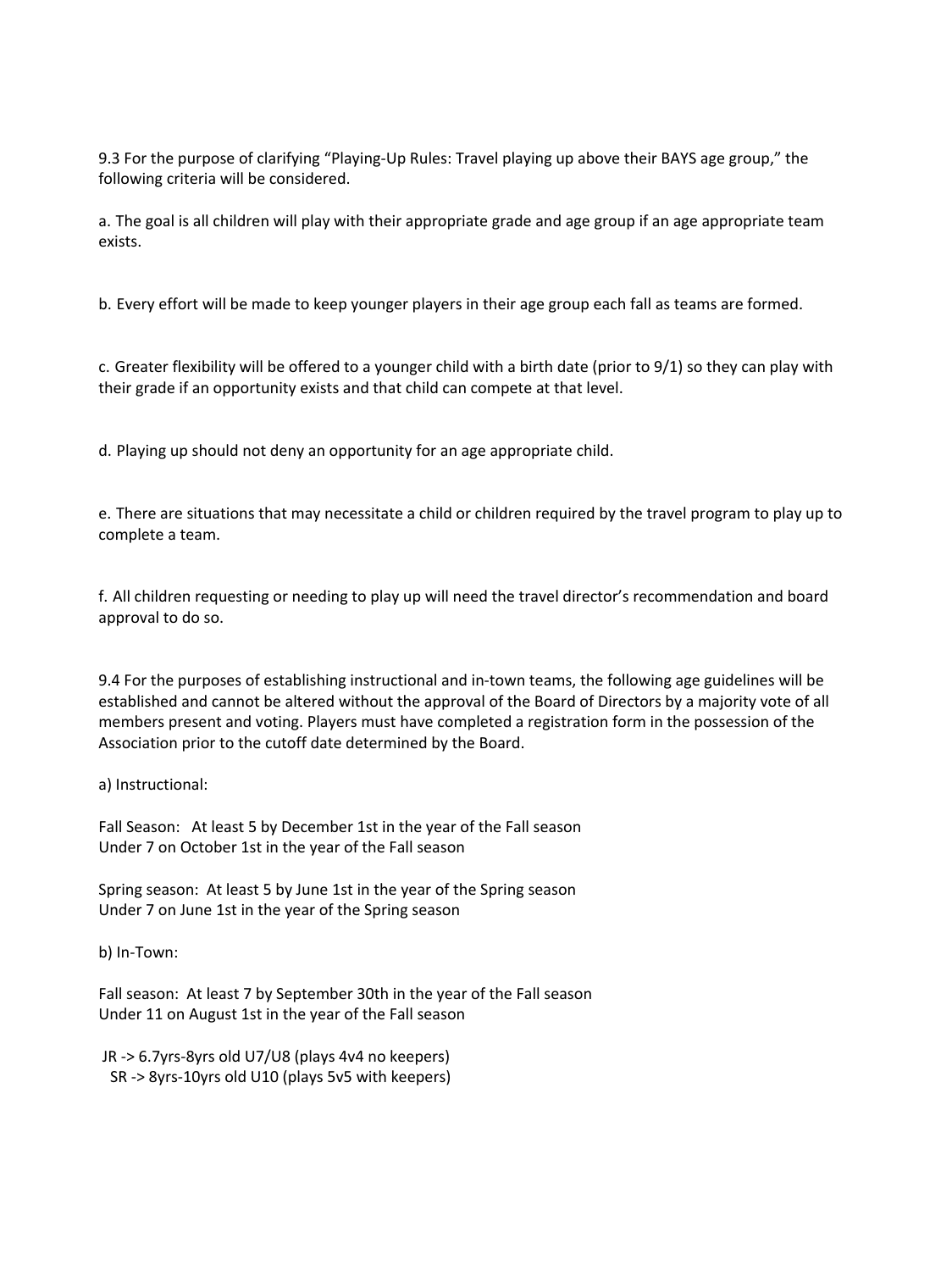Spring season: At least 7 by May 31st in the year of the Spring season Under 11 on August 1st in the year preceding the Spring season

JR -> 6.7yrs-8yrs old U7/U8 (plays 4v4 no keepers) SR -> 8yrs-10yrs old U10 (plays 5v5 with keepers)

9.5 Eligibility for participation in any age group shall be determined during the scheduled registration as outlined in this section.

9.6 It is the intent of the Association to provide a space on a team for which a child is properly registered. It is not the intent to eliminate children from the program, and all efforts will be conducted in a manner to best accommodate the children.

# **10.0 AMENDMENTS TO THE BY-LAWS**

10.1 The Board of Directors may from time to time approve and publish rules and regulations and playing rules, which with the by-laws shall be binding upon all league members and teams.

10.2 It is desirable, however, that the by-laws should represent the wishes of the general membership. Therefore, any new amendments or changes to existing ones whether proposed by a member of the Board of Directors or by any other member of the Association shall be submitted in writing to the Secretary. At the next meeting, after receipt of said proposed changes, the Board shall vote on the proposal and then submit it to the next General Meeting or Special General Meeting as noted in 5.2 with its recommendation. Notice of the proposed changes shall be available. Proposed changes to the by-laws shall be discussed and voted upon, a two-thirds vote for those present and voting being necessary for acceptance of the change.

10.3 A proposed change once rejected by the General Membership cannot be reinstated for a period of one year from the date of rejection.

## **11.0 ASSOCIATION TAX STATUS**

11.1 The organization is organized exclusively for charitable, educational or scientific purposes, including for such purposes the making of distributions to organizations that qualify under section 501(c)(3) of the Internal Revenue Code or the corresponding section of any future federal tax code.

11.2 No part of the net earnings of the organization shall inure to the benefit of, or be distributable to, its members, trustees, officers or other private persons, except that the organization shall be authorized and empowered to pay reasonable compensation for services